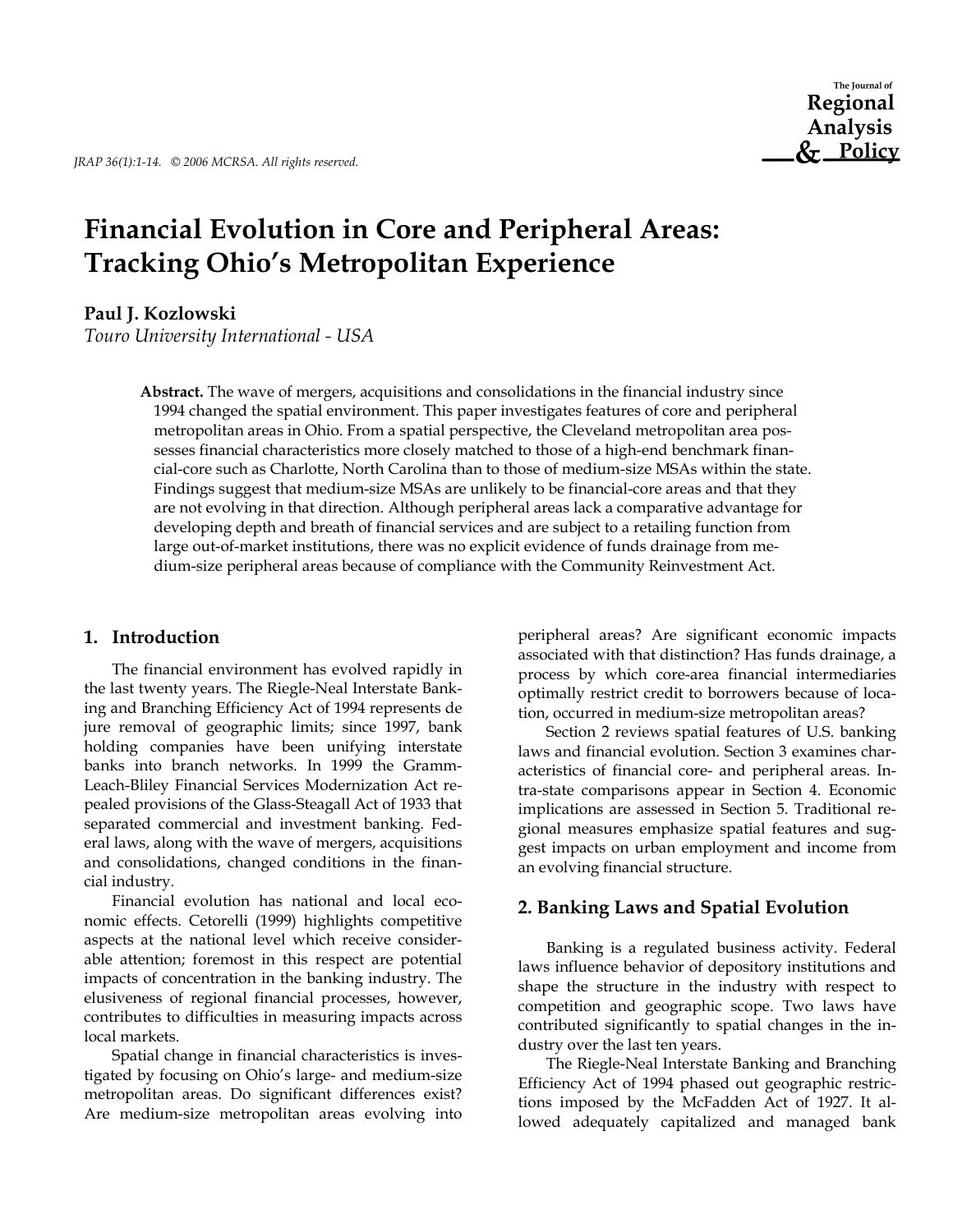holding companies (BHCs) to acquire banks in any state. After June 1, 1997 it permitted interstate mergers between adequately capitalized and managed banks. Those mergers are subject to concentration limits, state laws, and evaluations under provisions of the Community Reinvestment Act (CRA) of 1977. Two sections of the Riegle-Neal Act directly affect the industry nationwide and within local markets.

## *Section 102 Interstate Bank Mergers*

- *(B) Statewide concentration limits. The responsible agency may not approve an application for an interstate merger transaction if - -*
- *(ii) the resulting bank, upon consummation of the transaction, would control 30 percent or more of the total amount of deposits of insured depository institutions in any such state.*

#### *Section 109*

#### *Prohibition against Deposit Production Offices*

- *(a) Regulations. The appropriate Federal banking agency shall prescribe uniform regulation effective June 1, 1997, which prohibits any out-of-State bank from using any authority to engage in interstate branching pursuant to this title, or any amendment made by this title to any other provision of law primarily for the purpose of deposit production.*
- *(b) Guidelines for Meeting Credit Needs. Regulations issued under subsection (a) shall include guidelines to ensure that interstate branches operated by an out-of-State bank in a host State are reasonably helping to meet credit needs of the communities which the branches serve.*
- *(c) Limitations on Out-of-State Loans.*

 *(1) Limitation. Regulation issued under subsection (a) shall require that, beginning no earlier than 1 year after establishment or acquisition of an interstate branch or branches in a host State by an out-of-State bank, if the appropriate Federal banking agency for the out-of-State bank determines that the bank's level of lending in the host State relative to the deposits from the host State (reasonably determinable from available information including the agency's sampling of the bank's loan files during an examination or such data as is otherwise available) is less than half the average of total loans in the host State relative to total deposits from the host State (as determinable from relevant sources) for all banks the home State of which is such State -* 

 *(A) The appropriate Federal banking agency for the outof-state bank shall review the loan portfolio of the bank*  *and determine whether the bank is reasonably helping to meet the credit needs of the communities served by the bank in the host State; and* 

 *(B) If the agency determines that the out-of-State bank is not reasonably helping to meet those needs* 

 *(i) The agency may order that an interstate branch or branches of such bank in the host state be closed unless the bank provides reasonable assurances . . .* 

 *(ii) The out-of-State bank may not open a new interstate branch in the host State unless the bank provides reasonable assurances . . .* 

The Riegle-Neal Act enhanced efficiency in banking by allowing banks to move across state lines, consolidate functions, and lower costs through economies of scale. For local areas there is some evidence that weaker banks lost ground to larger, more efficient banks in the years following passage of this law (Jayaratne and Strahan 1997). In short, industrial changes should have resulted in lower costs and higher economic growth in local areas in general. These results need not be uniform across local areas, however.

The Gramm-Leach-Bliley Financial Services Modernization Act of 1999 basically repealed the Glass-Steagall Act's separation of commercial banking and investment banking by allowing affiliations between banks and insurance underwriters. It also prohibited state actions that have the effect of preventing bankaffiliated firms from selling insurance on an equal basis with other insurance agents. New financial holding companies were authorized to underwrite and sell insurance and securities, to engage in commercial and merchant banking, and to invest in and develop real estate and other complimentary activities. Banks with national charters were also permitted to underwrite municipal bonds. Gramm-Leach-Bliley also amended the Community Reinvestment Act of 1977 by specifying that financial holding companies cannot be formed before their insured depository institutions receive and maintain a satisfactory CRA rating. This resulted in greater movement toward homogenization in the financial services industry.

The national landscape of banking changed rapidly during the 1990s, with a wave of "mega-mergers" the most notably observed phenomenon. Based on total assets, nationwide banking giants include: Bank of America, National Association (NA), the result of a 1998 merger between BankAmerica Corporation in San Francisco and Nations Bank Corporation in Charlotte, NC and Citibank NA, the commercial banking unit of Citigroup, Inc., the largest BHC in the nation. Bank of America's geographic reach is extensive, with 3,800 branches located in 27 states. It has an asset base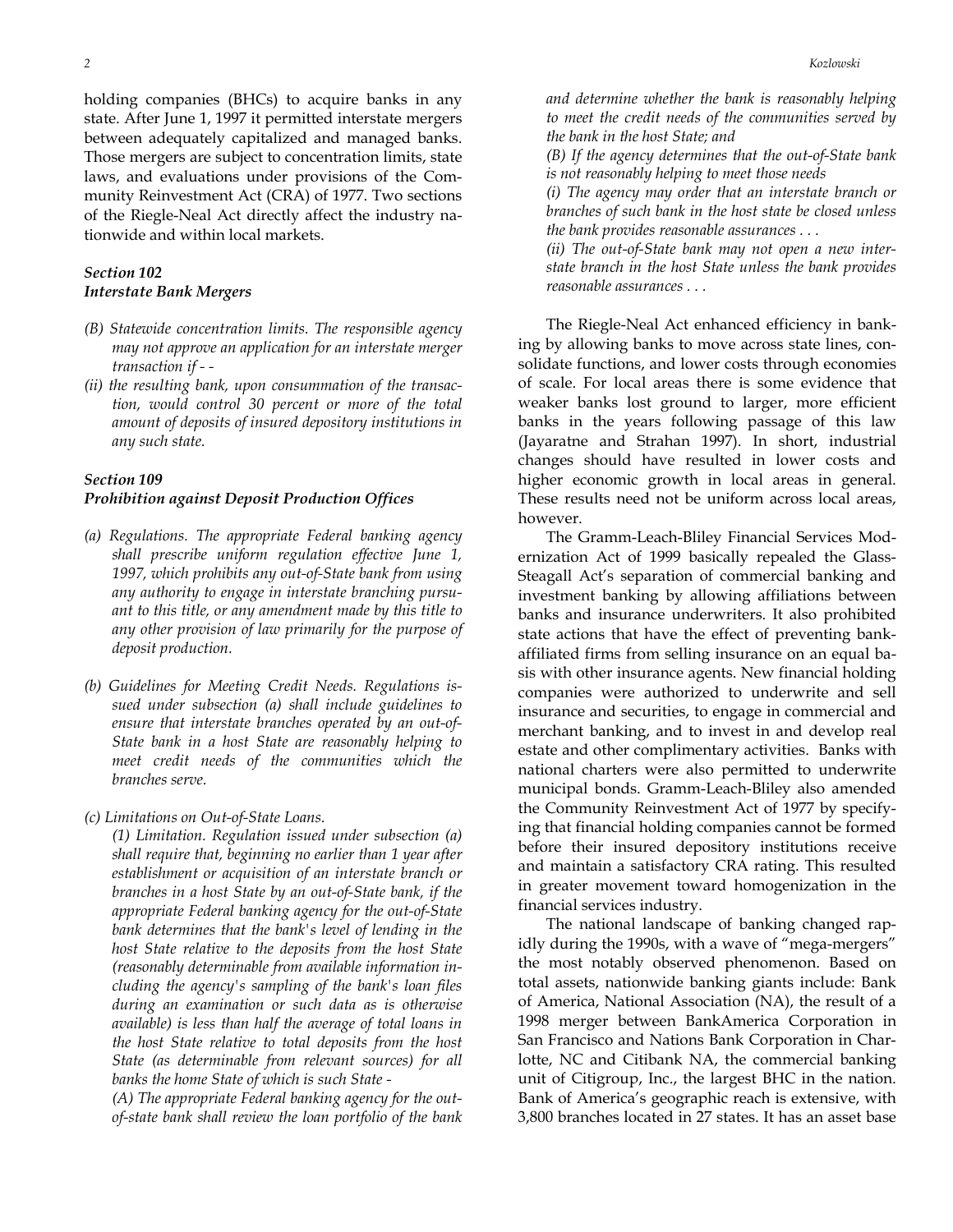of more than \$580 billion, about 1.5 times the asset base of Citibank. That reach expanded with its purchase of Fleet Financial Group, in Providence, RI. As a unit of the largest BHC, Citibank has extensive reach, as well. Citigroup, Inc. resulted from the merger of Citigroup in New York City and Travelers Group in Connecticut. Citigroup, the largest financial services organization in the world, has operations in over 100 countries. Such large BHCs are "financial supermarkets" that offer customers services ranging from traditional retail banking to brokerage services to insurance. Such large institutions are sometimes referred to as large complex banking organizations (LCBOs).

When banks throughout the country are ranked by size of the asset base, only one Ohio bank, Key Bank NA, with headquarters in Cleveland, is in the top 20; it ranked 12 in 2001. For the top twenty BHCs in 2001, however, three had headquarters in Ohio: National City Corporation (13) and Keycorp (14) in Cleveland and Fifth Third Bancorp (19) in Cincinnati. Each has a significant presence in Ohio's urban areas.

 The wave of mergers and consolidations in the 1980s and 1990s decreased the number of banks and increased branches. Banks fell by 44% nationwide and by 47% in Ohio. This downtrend is illustrated in Figure 1. By 2001, 8,062 commercial banks existed in the U.S.; 202, or 2.5%, were located in Ohio. That is nearly the same share that existed in the state two decades ago. The trend in branches is in the opposite direction. The number of branches rose 69% in the United States compared to only 39% in Ohio. At the end of 2001, the state had 202 institutions classified as commercial banks: 156 had branches; the others were unit banks. The 3,100 branches of commercial banks serving the state accounted for 4.8% of total branches nationwide in 2001. The state's share is down from 5.8% in 1980.

 Financial evolution has contributed to a larger share of deposits held by the biggest banks. DeYoung (1999) showed that the share of deposits in the ten largest banks nearly doubled from about 19% to 37% during the 1980s and 1990s. For the entire country, concentration did not increase in local markets (MSAs) because about two-thirds of large mergers were the market-extension type, basically a combination of banks operating in different regions. Market-extension mergers change the ownership of acquired banks without reducing the number of banks inside a local market.

The bank-merger wave resulted in fewer banks and a larger share of deposits for big depository institutions. Figure 2 shows the relatively large number of mergers in Ohio from 1980 to 2001. Market-extension mergers improved efficiency, lowered costs, and enhanced investment of bank assets. DeYoung (2000) pointed out that, while large banks held a more prominent position nationwide compared to twenty years ago, concentration in local banking markets did not increase substantially throughout the country. Nevertheless, structural and competitive evolution is still underway, and local markets can and do vary from the observed national pattern.



**Figure 1**. Commercial Banks and Branches Source: FDIC, Historical Statistics on Banking

The intense process of consolidation and the decline in the number of commercial banks nationwide raised concerns about market power and dominance by large financial institutions that may inflict higher prices and welfare costs in local and regional markets. The U.S. Department of Justice, the Office of the Comptroller of the Currency, the Federal Deposit Insurance Corporation, and the Federal Reserve System take charge in enforcing U.S. antitrust laws in the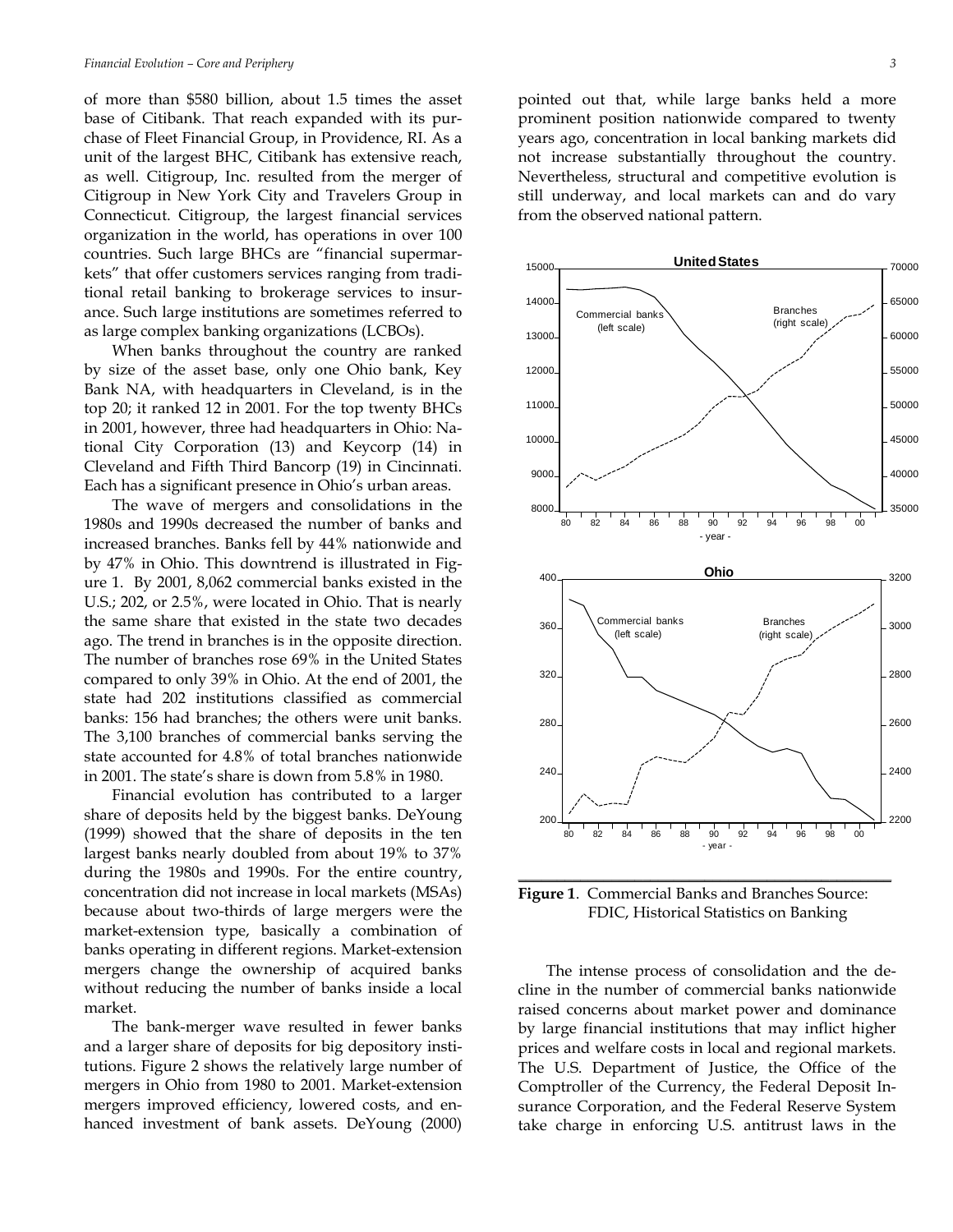700

banking industry. These regulatory agencies are sensitive to dominant bank situations where a large bank controls the market while smaller, competitive-fringe banks follow.

**United States**



**Figure 2.** Unassisted Mergers of Commercial Banks Source: FDIC, Historical Statistics on Banking

## **3. Core and Peripheral Financial Areas**

 From a regional science perspective, financial-core areas are locations where financial institutions and markets are concentrated (Porteous, 1995). New York City is an obvious financial center; with respect to financial markets, it is the center of the nation. No other urban area compares favorably to New York in scope and depth of financial activities. Some urban areas do possess key characteristics of a financial-core. The Charlotte-Gastonia-Rockhill MSA, for example, on the border of North and South Carolina evolved rapidly during the last two decades as it shifted from an older, industrialized, textile concentration that dominated its past. It is a representative financial-core area and three

features distinguish it for comparative purposes: industrial composition, location quotients, and headquarters.

 Employment composition is a crude measure and no absolute threshold exists. As shown in Table 1, manufacturing industries accounted for 14 percent of employment in Charlotte. Finance and insurance accounted for a relatively high 10 percent of employment in the local area. Moreover, more than 6 percent of the area's employment is attributable to depository credit intermediation: banks, savings associations and credit unions. In financial activity, especially with respect to banking, Charlotte compares favorably with the New York metropolitan area.

 Traditional location quotients provide more detailed information because they measure the share of employment in industry i within a local area relative to a national benchmark: LQ >1 indicates an aboveaverage concentration of employment in an industry within the local market. That is certainly the case for financial industries in the Charlotte MSA. An earnings quotient, EQ, complements the traditional LQ. For a financial-core area such as Charlotte EQ is also considerably greater than 1, indicating financial activities accounted for a relatively high proportion of earnings in that urban area. These results strongly suggest that core areas will have  $LQ > 1$  and  $EQ > 1$  for financial activities, reflecting a high relative amount of development in the local market.

 Furthermore, the Charlotte MSA is the location for large bank headquarters with significant national status, i.e., LCBOs. Bank of America, the largest bank in terms of total assets is located there. First Union National Bank, formerly the fourth largest bank also had its headquarters there. First Union Corporation and Wachovia Corporation merged in December 2001, making the new parent company, Wachovia Corporation, the fourth largest BHC in the nation with \$187 billion in deposits. Like Bank of America, Wachovia possesses extensive geographic reach: 2,800 fullservice financial service offices and nearly 4,700 ATMs located in eleven east-coast states from Connecticut to Florida. Wachovia also lists 600 retail brokerage offices in 49 states. Moreover, the two LCBOs have large shares inside the Charlotte market: Bank of America with 53 percent of deposits and First Union National Bank with 28.4 percent.

 The Charlotte MSA, therefore, possesses characteristics identified with a financial core. LCBOs dominate assets and liabilities in its financial sector. The area is marked by high LQs and EQs within the financial sector. Although it represents a high end for financialcore areas, the rapidly growing Charlotte MSA, with a 29 percent increase in population from 1990 to 2000,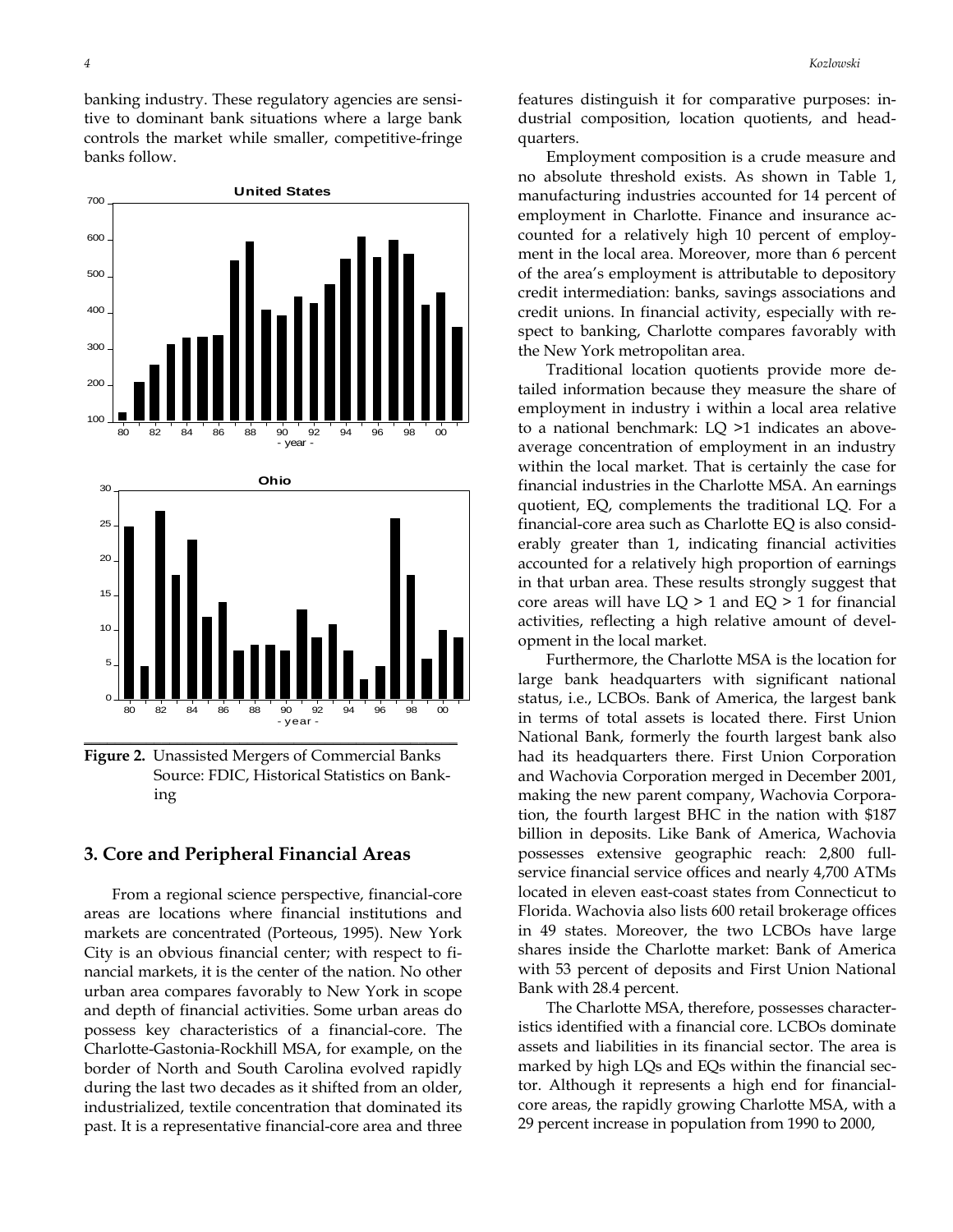**Table 1.** Financial Characteristics: Charlotte-Gastonia-Rockhill MSA

|                                   | Employment      | Location    | Earnings |
|-----------------------------------|-----------------|-------------|----------|
| Industry                          | Share           | Ouotient    | Ouotient |
| Manufacturing                     | 14.2%           | 1.02        | 1.06     |
| Finance and insurance             | 10.1%           | 1.85        | 1.46     |
| Depository credit intermediation  | 6.2%            | 3.44        | 2.38     |
|                                   |                 | Total       | Share    |
|                                   |                 | Assets      | of       |
| Top 8 Institutions                | Headquarters    | (millions)  | Deposits |
| Bank of America                   | Charlotte       | \$562,166   | 53.0%    |
| *First Union National Bank        | Charlotte       | 301,645     | 28.4%    |
| Branch Banking & Trust Co.        | Winston-Salem   | 58,156      | 3.5%     |
| *Wachovia Bank NA                 | Winston-Salem   | 72,117      | $3.1\%$  |
| First Charter Bank                | Concord, NC     | 3,464       | 2.7%     |
| Central Carolina Bank & Trust Co. | Durham          | 10,783      | 2.2%     |
| First Citizens Bank & Trust Co.   | Raleigh         | 10,766      | 1.2%     |
| **RBC Centura Bank                | Rocky Mount, NC | 14,076      | 1.1%     |
|                                   |                 | \$1,033,123 | 95.2%    |

**Notes:** Location quotient is the traditional ratio of the employment share in the area to the share in the nation. Earnings quotient is the ratio the earnings share in the area/earnings share in the nation.

\*Merger December 2001.

\*\*Subsidiary of the Royal Bank of Canada Holding Company, headquarters in Montreal.

 Sources: FDIC, *Summary of Deposits*. U.S. Department of Commerce, Bureau of Economic Analysis*, Regional Economic Information System 1969-2002*, CA25N and CA05N, May 2004.

does provide a clear benchmark for assessing features in other metropolitan areas as they evolved in the period of financial liberalization following the Riegle-Neal Act.

 Within states, core and peripheral areas may not be obvious, however. Measures such as employment composition, LQs, EQs, and headquarters provide information to identify structural characteristics across markets. Financial-peripheral areas are likely to exhibit low absolute shares of employment in financial services along with LQ <1 and EQ < 1 in financial sector. A low concentration for financial headquarters can also be expected. Financial-peripheral areas are likely to be dependent on branches of core-based institutions for financial services within the local market.

#### **4. Intra-state Comparisons**

 Where do medium-size MSAs fit in the financial structure of a state? Summary statistics are outlined in Table 2. The large Cleveland metropolitan area has an employment share for the financial sector well below that of the benchmark Charlotte MSA. For depository credit intermediation, the shares are 1.9 percent for the

former and 6.2 percent for the latter. The state's medium-size MSAs have employment shares in financial industries that are even lower.

 During the 1990s, the Dayton and Toledo MSAs experienced virtually no population growth, and employment growth in financial industries was relatively slow. The result is small shares for depository credit intermediation in each of the medium-size MSAs. The medium-size MSAs in Ohio are very similar with respect to employment in the financial sector.

 The number of financial institutions and offices (branches) linked with population are also shown in Table 2. As the smallest of the four metropolitan areas, Toledo has fewer FDIC-insured depository institutions and offices. The branching density measure, however, reveals that Toledo is well serviced by financial institutions, with density close to that of the Cleveland financial core.

 Keybank, National City Bank, and Fifth Third Bank have a significant presence in each of the four metropolitan areas (see, Table 3). Those three large institutions are affiliates of BHCs that are in the top 25 nationwide. They are major forces in the state's financial sector and in the medium-size MSAs.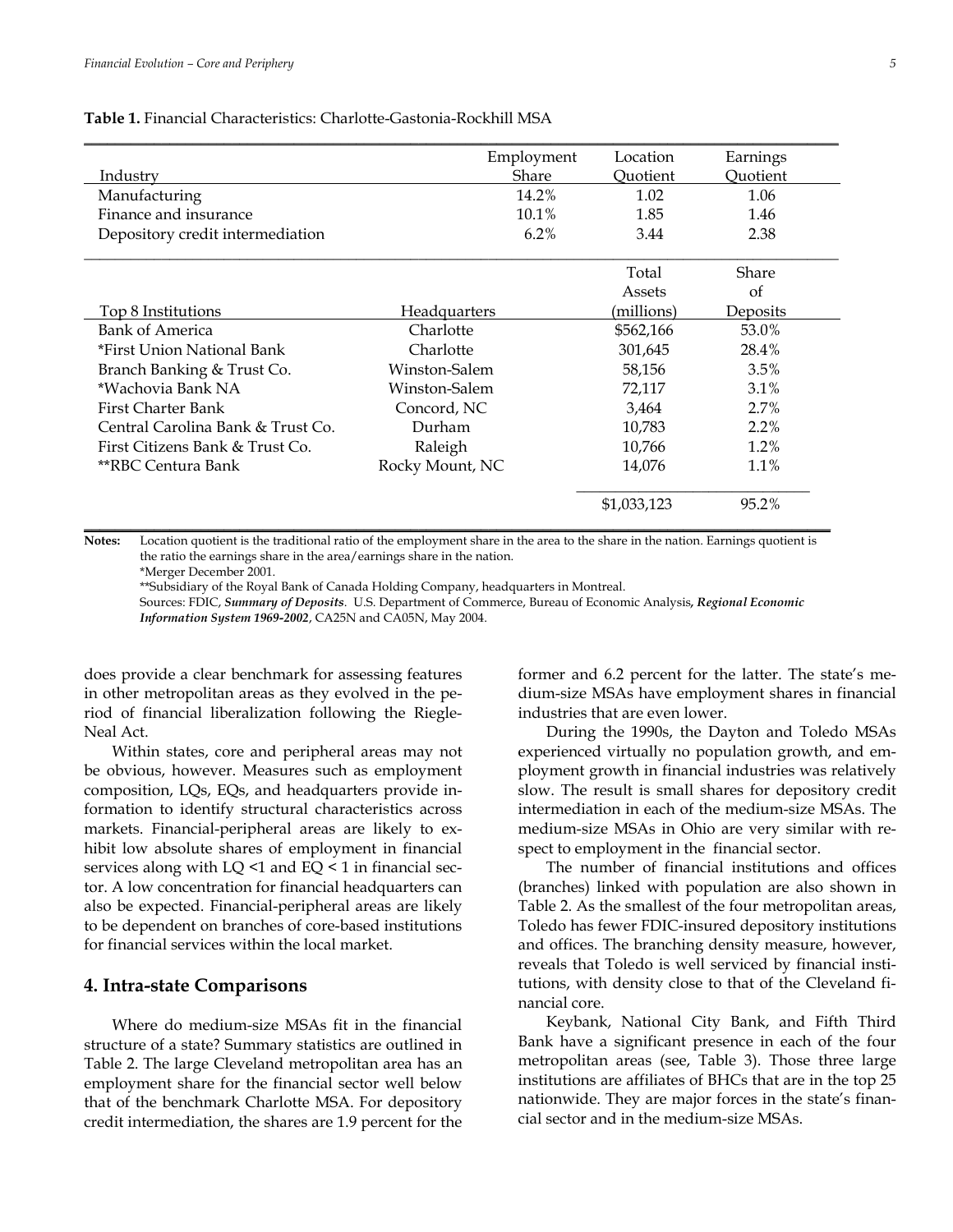|                                                         | Akron           | Cleveland            | Dayton              | Toledo             |
|---------------------------------------------------------|-----------------|----------------------|---------------------|--------------------|
| Population (2000)<br>Change from 1990                   | 695,781<br>5.6% | 2,250,096<br>$2.1\%$ | 950,177<br>$-0.2\%$ | 618,111<br>$0.6\%$ |
|                                                         |                 |                      |                     |                    |
| Total employment (2001)                                 | 397,373         | 1,327,204            | 517,030             | 409,502            |
| Change from 1990                                        | 17.0%           | 9.1%                 | 5.4%                | 13.0%              |
| <b>Employment</b> share                                 |                 |                      |                     |                    |
| Finance and insurance <sup>a</sup><br>Depository credit | 3.6%            | 5.6%                 | 3.4%                | 3.0%               |
| intermediation <sup>b</sup>                             | 1.5%            | 1.9%                 | 1.0%                | 1.1%               |
| Number of FDIC-insured                                  |                 |                      |                     |                    |
| depository institutions                                 | 28              | 52                   | 29                  | 20                 |
| Number of Offices                                       | 221             | 731                  | 290                 | 209                |
| Branching Density <sup>c</sup>                          | 3148            | 3078                 | 3276                | 2957               |

**Table 2.** Financial Characteristics: Ohio Metropolitan Areas

**Notes:** a. North American Industrial Classification System (NAICS) 52.

b. NAICS 5221 includes commercial banks, savings institutions, credit unions.

c. Branching density = population/number of offices.

Sources: Federal Deposit Insurance Corporation, *Summary of Deposits*, June 30, 2001. U.S. Department of Commerce, Bureau of Economic Analysis*, Regional Economic Information System 1969-2002*, CA25 and

CA25N, May 2004. U.S. Census Bureau, *Metropolitan Business Patterns (NAICS)*, 2001.

 Akron, Dayton and Toledo depend heavily on branches of depository institutions with headquarters in other areas, especially those located in the state's financial core area of Cleveland. Table 3 presents the top-8 financial institutions in each metropolitan area. Large banks dominate. Keybank, the twelfth largest bank in the country, has a significant presence in each area. With respect to deposits it ranks number one in Cleveland, four in Akron, four in Dayton, and three in Toledo.

 National City Bank also has large shares of deposits: Cleveland (2), Akron (3), Dayton (3) and Toledo (6). Fifth Third Bank, with headquarters in Cincinnati, has a strong presence in western Ohio, ranking first in shares of deposits in Dayton and Toledo. Furthermore, the top-8 institutions accounted for more than 90 percent of deposits in the Toledo MSA, which is, by far, the biggest share by the top-8 among the four areas.

 The two headquarters located inside the Toledo MSA, Sky Bank and Farmers & Merchants State Bank, accounted for only 18% of total deposits of the top-8, FDIC-insured institutions. The bulk of deposits in Toledo flowed to banks with headquarters elsewhere. The three banks from Cleveland: Keybank, Charter One Bank, and National City Bank, absorbed about one-third of deposits in Toledo through seventy-one offices. Fifth Third Bank, the institution with the largest share of deposits, served the Toledo market through thirty-four offices. With respect to assets, the three banks from Cleveland accounted for 62 percent of total assets for the top-8 institutions shown in Table 3. The two banks located inside the Toledo market accounted for only one percent of those total assets.

 The largest depository institution with headquarters in Toledo is Sky Bank-MidAm Region, an affiliate of the BHC, Sky Financial Group. While this BHC has aggressively acquired banks in Pittsburg and Cleveland, it remains small in terms of the size of financial institutions with extensive geographic reach. Its deposits were just 11 percent of the deposits reported by National City Corporation in Cleveland, the largest BHC with affiliates in the medium-size MSAs. In 2001 total assets of Sky Financial Group amounted to only 7.6% of assets reported by National City Corporation. Although Sky Financial Group's acquisition of Metropolitan Financial Corporation in Cleveland moved it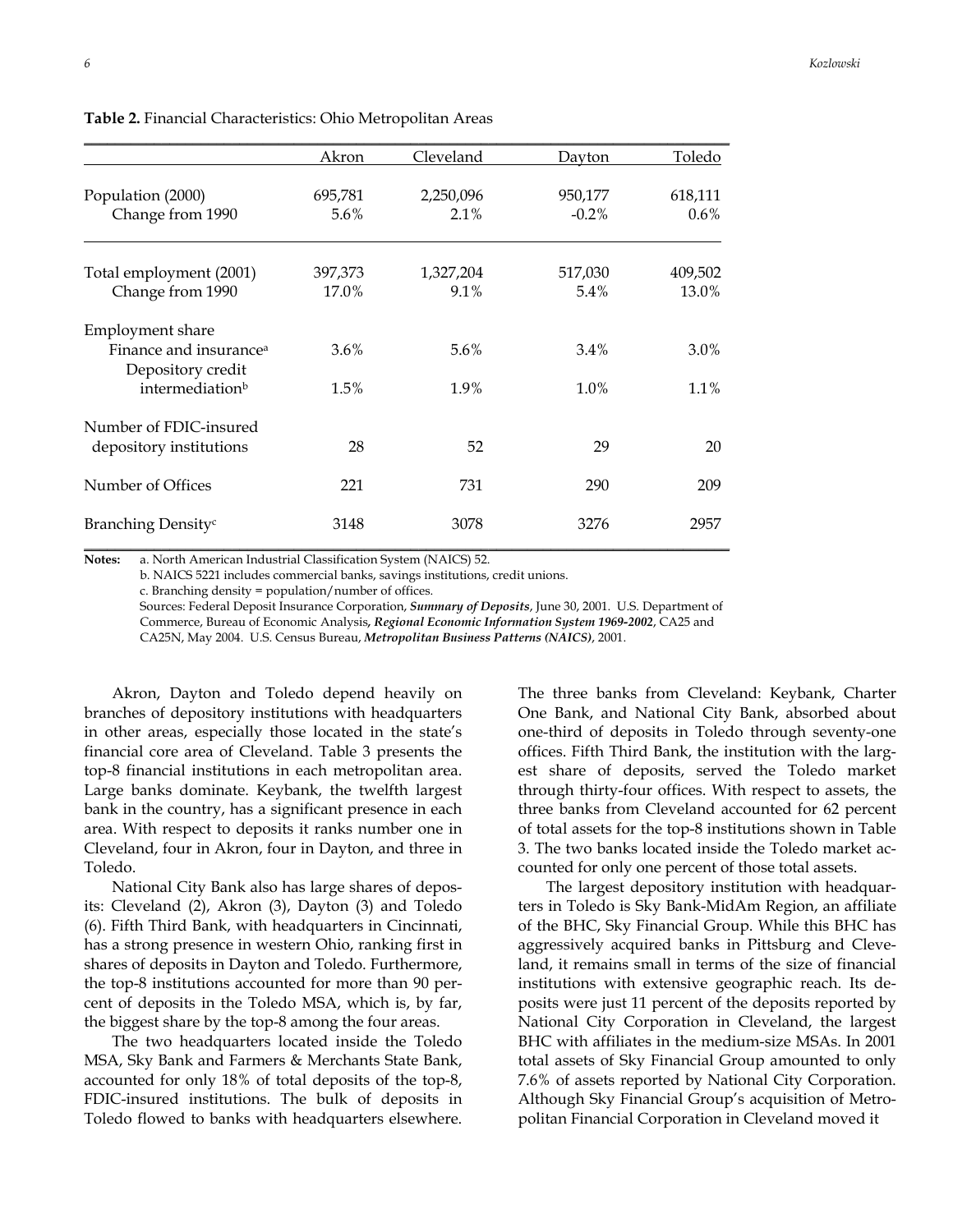## **Table 3.** Deposit Shares, Top-8 FDIC-insured Depository Institutions, 2001

|                                        | Number of    | Deposits   | Market  |
|----------------------------------------|--------------|------------|---------|
| Location and Institution               | Offices      | (millions) | Share   |
| Akron:                                 |              |            |         |
| Firstmerit Bank NA                     | 37           | \$2,561    | 29.7%   |
| Bank One NA                            | 21           | 1,080      | 12.5%   |
| National City Bank                     | 27           | 1,061      | 12.3%   |
| Keybank NA                             | 17           | 569        | 6.6%    |
| Ohio Savings Bank, F.S.B.              | 6            | 492        | 5.7%    |
| Charter One Bank, F.S.B.               | 16           | 486        | 5.6%    |
| Fifth Third Bank                       | 17           | 465        | 5.4%    |
| Huntington National Bank               | 9            | 306        | $3.6\%$ |
| Sum                                    | 150          | 7,020      | 81.4%   |
|                                        |              |            |         |
| Cleveland:                             |              |            |         |
| Keybank NA                             | 72           | \$11,860   | 22.6%   |
| National City Bank                     | 84           | 10,776     | 20.6%   |
| Third Federal Savings and Loan Assn.   | 25           | 4,594      | 8.8%    |
| Key Bank, USA NA                       | $\mathbf{1}$ | 3,380      | 6.5%    |
| Charter One Bank, F.S.B.               | 56           | 3,255      | 6.2%    |
| Firstmerit Bank NA                     | 68           | 2,515      | 4.8%    |
| Fifth Third Bank                       | 58           | 2,136      | 4.1%    |
| Firstar Bank NA                        | 3            | 1,896      | 3.6%    |
| Sum                                    | 437          | 40,412     | 77.2%   |
| Dayton:                                |              |            |         |
| Fifth Third Bank                       | 57           | \$2,427    | 24.0%   |
| <b>Bank One NA</b>                     | 33           | 1,615      | 16.0%   |
| National City Bank                     | 42           | 1,381      | 13.6%   |
| Keybank NA                             | 26           | 842        | 8.3%    |
| Firstar Bank NA                        | 29           | 632        | 6.2%    |
| Provident Bank                         | 10           | 557        | 5.5%    |
| Security National Bank & Trust Company | 14           | 475        | 4.7%    |
| Liberty Savings Bank, F.S.B.           | 13           | 323        | 3.2%    |
| Sum                                    | 224          | 8,252      | 81.5%   |
|                                        |              |            |         |
| Toledo:                                |              |            |         |
| Fifth Third Bank                       | 34           | \$2,044    | 27.5%   |
| Sky Bank-MidAm Region                  | 34           | 991        | 13.3%   |
| Key Bank National Association          | 25           | 972        | 13.1%   |
| Charter One Bank, F.S.B.               | 20           | 893        | 12.0%   |
| Huntington National Bank               | 24           | 685        | 9.2%    |
| National City Bank                     | 26           | 632        | 8.5%    |
| Farmers & Merchants State Bank         | 6            | 350        | 4.7%    |
| Standard Federal Bank                  | 9            | 285        | 3.8%    |
| Sum                                    | 178          | 6,852      | 92.1%   |

**Notes**: NA is National Association.

Source: FDIC, *Summary of Deposits*, June 30, 2001.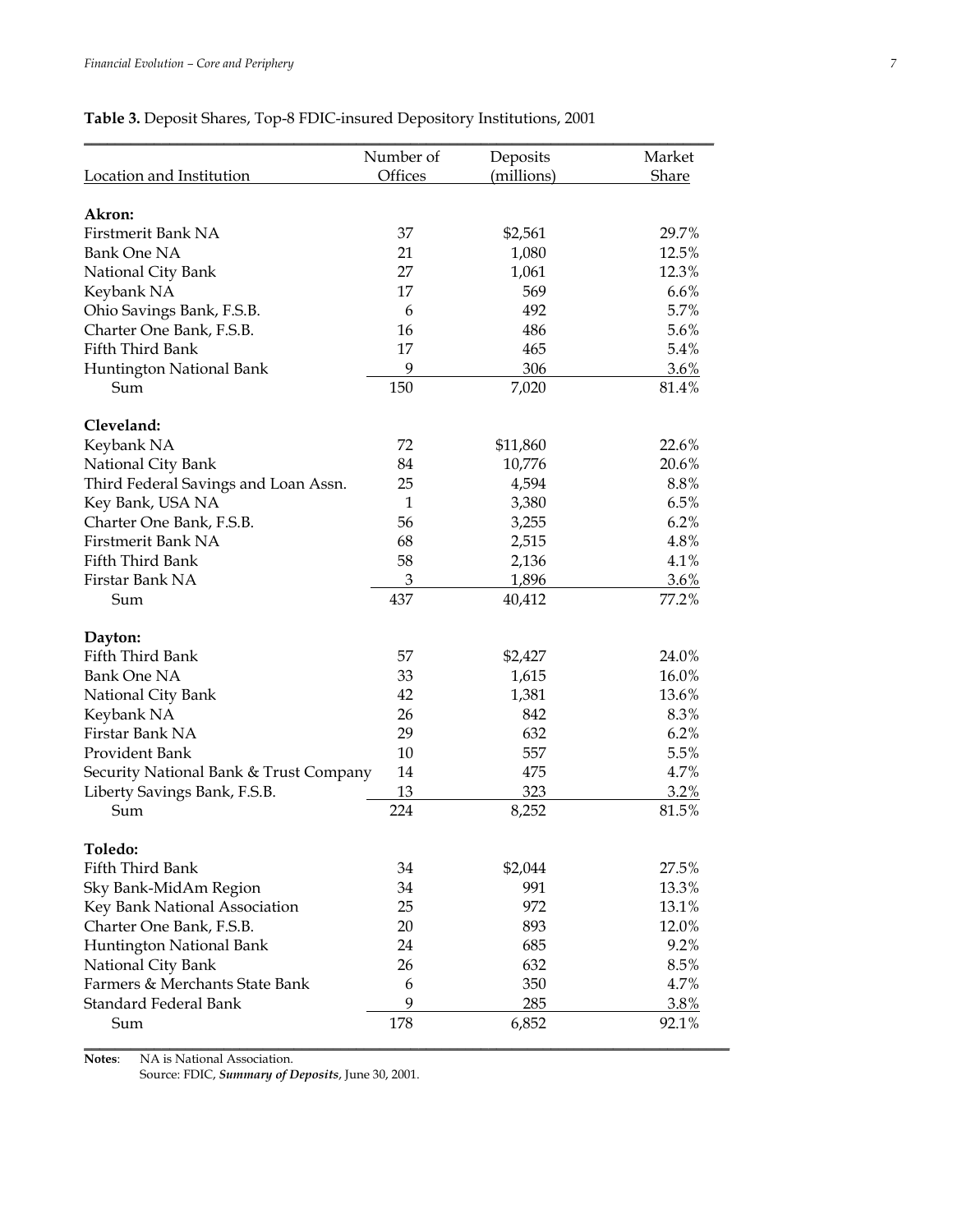to the \$13 billion asset level, it is a relatively small BHC whose behavior is not likely to change the peripheral area status of the medium-size Toledo MSA.

 Concentration in banking increased in each of the MSAs after the passage of the Riegle-Neal Act of 1994. Application for merger is approved if the merger does not violate the 1800/200 rule used by the U.S. Department of Justice. This rule applies the Herfindahl-Hirschman Index (HHI) as a measure of concentration to assess bank-merger situations. The HHI formula is specified in equation 1 as follows:

$$
HHI_k = \sum MSD_i^2
$$
 (1)

where MSDi is the market share of deposits for bank *i* in market area *k*.

 The HHI accounts for the distribution of market share and the number of banks in the local market. Its high-end extreme – a monopoly bank controlling 100 percent of the local market – is 10,000; it moves down as the number of banks increases and market shares decline. In short, if a post-merger HHI is below 1800 and the increase in HHI pre- to post-merger is less than 200, then regulators conclude that the merger does not violate the working 1800/200 rule; that is, significant anti-competitive impacts are not present in the local market.

 HHI can also be used to compare concentration across local market areas and over time. As shown in Table 4, the HHI rose in all four areas from 1994 to 2001. The biggest increase occurred in Toledo. This suggests movement toward greater concentration in deposits for that area. In 2001, the medium-size Toledo MSA had the highest HHI; the larger Cleveland MSA had the lowest concentration.

|      |       | Herfindahl-Hirschman Index (HHI)                   |        |        |  |  |
|------|-------|----------------------------------------------------|--------|--------|--|--|
|      | Akron | Cleveland                                          | Dayton | Toledo |  |  |
|      |       |                                                    |        |        |  |  |
| 2001 | 1374  | 1192                                               | 1216   | 1447   |  |  |
| 1994 | 1342  | 1023                                               | 1036   | 1025   |  |  |
|      |       |                                                    |        |        |  |  |
|      |       | <b>Share of Total Deposits, Top-3 Institutions</b> |        |        |  |  |
|      | Akron | Cleveland                                          | Davton | Toledo |  |  |

1994 55.6% 48.4% 48.8% 42.6% **\_\_\_\_\_\_\_\_\_\_\_\_\_\_\_\_\_\_\_\_\_\_\_\_\_\_\_\_\_\_\_\_\_\_\_\_\_\_\_\_\_\_\_\_\_\_\_\_\_\_\_\_\_\_\_\_\_\_\_\_\_\_\_\_\_\_\_\_\_\_\_\_**

**Table 4.** Measures of Concentration, Ohio Metropolitan Areas

**Notes**: HHI calculations from equation (1).

Source: FDIC, *Summary of Deposits*, June 30, 1994 and 2001.

 The share of deposits in the top-3 institutions confirms the implication about movement toward concentration. The top-3 institutions accounted for more than one-half of total deposits in each MSA, and the largest increase occurred in Toledo. Table 4 reveals greater concentration in deposits for the medium-size MSAs than for the larger financial-core area of Cleveland. For medium-size metropolitan areas this movement represents a significant structural change within the financial sector in the period of liberalization following the Riegle-Neal Act.

 Location quotients confirm the core/peripheral distinction within the state. As shown in Table 5, the four Ohio MSAs employed about 40% more in manufacturing industries than the nation as a whole. In the financial sector,  $LQ > 1$  for Cleveland, but  $LQ < 1$  for the medium-size MSAs. The EQ for Cleveland is also greater than one and well above the EQs for the medium-size MSAs. An important result from comparing these measures is that the medium-size MSAs are less concentrated in financial activities than the larger financial-core area. Employment and income generated by financial businesses are relatively smaller in the peripheral areas. Moreover, Cleveland's EQ for depository credit intermediation, which includes commercial banks, savings associations and credit unions, is higher than its EQ for manufacturing: 1.39 compared to 1.32. That is certainly not the case for the peripheral-financial areas. Although Cleveland's LQs and EQs are below those of Charlotte, the measures examined clearly reveal Cleveland as the financialcore area within the state.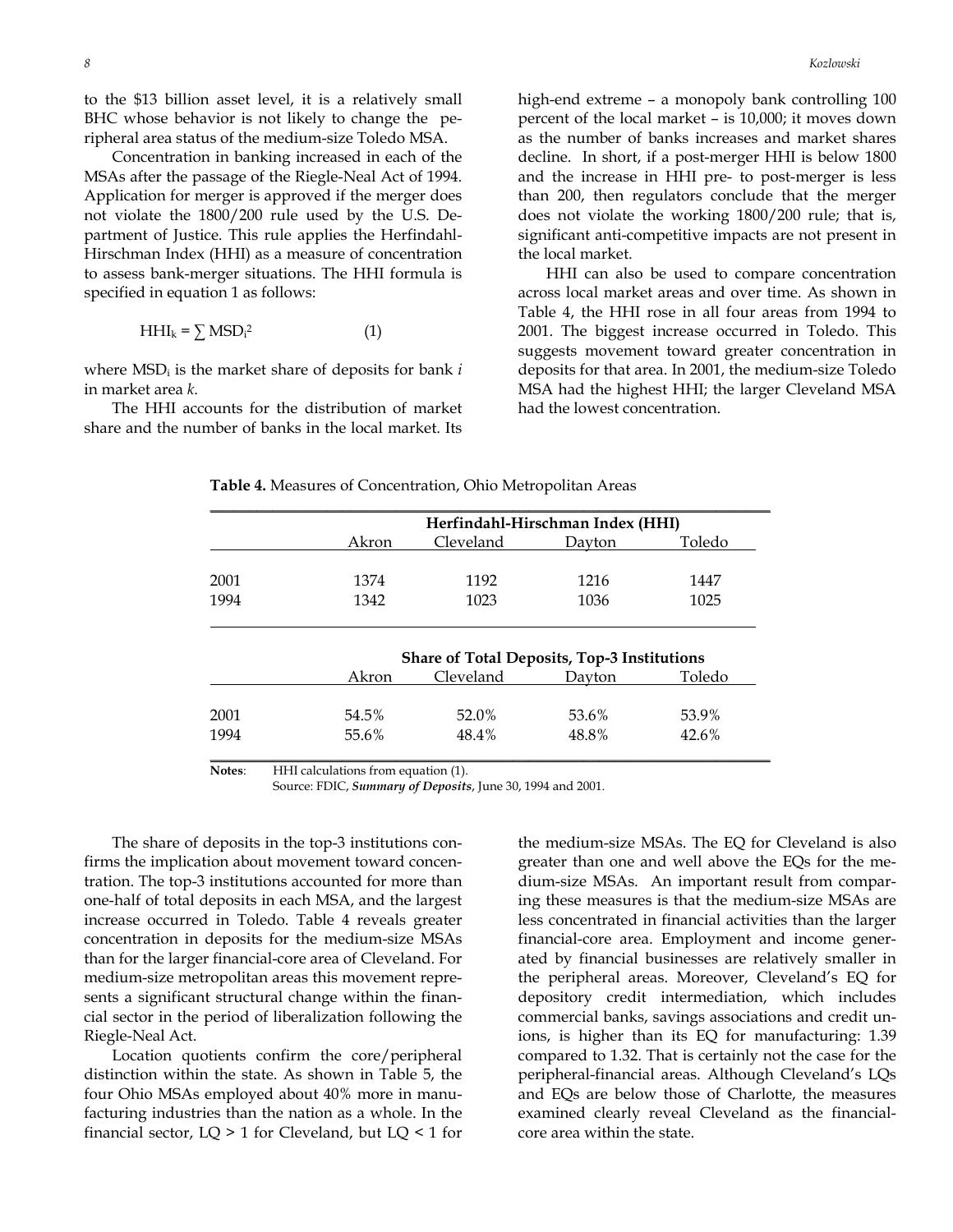| Table 5. Location Quotients, Ohio Metropolitan Areas |       |           |        |        |
|------------------------------------------------------|-------|-----------|--------|--------|
| Industry                                             | Akron | Cleveland | Dayton | Toledo |
| Manufacturing                                        | 1.43  | 1.37      | 1.41   | 1.36   |
| Fabricated metal products                            | 2.33  | 2.92      | 1.29   | 1.83   |
| Industrial machinery & equip.                        | 2.05  | 1.85      | 3.32   | .99    |
| Transportation equipment                             | .79   | 1.44      | 3.14   | 3.65   |

Sources: U.S. Department of Commerce, Bureau of Economic Analysis*, Regional Economic Information System 1969-2002*, CA05N, May 2004.

Finance and insurance  $.73$   $.11$   $.63$   $.57$ Depository credit intermediation  $.84$  1.06  $.55$  .60 Earnings quotient (EQ) .53 .53 .52 .52

Business services .79 .89 1.12 .89 Health services 1.14 1.26 1.28 1.35 **\_\_\_\_\_\_\_\_\_\_\_\_\_\_\_\_\_\_\_\_\_\_\_\_\_\_\_\_\_\_\_\_\_\_\_\_\_\_\_\_\_\_\_\_\_\_\_\_\_\_\_\_\_\_\_\_\_\_\_\_\_\_\_\_\_\_\_\_\_\_\_\_\_\_\_**

> U.S. Department of Labor, Bureau of Labor Statistics (Economy.com), www2.fdic.gov/recon . U.S. Census Bureau, *Metropolitan Business Patterns (NAICS)*, 2001.

## **5. Economic Implications**

 Mergers, acquisitions, and consolidations of depository institutions are part of the ongoing process of financial liberalization. Hamid and Satyendra (1994) showed that technological change and economies of scale support consolidation of regional banks. Depository institutions may perform not only the traditional intermediation function but may also be part of a basic process with export potential. Consequences of an evolving financial structure on a local economy are not clear, however. Several factors appear important: the flow of funds, local financial concentration, in-market vs. out-of-market bank ownership, and possible funds drainage.

 With fewer and bigger banks accounting for larger shares of local deposits, concerns arise about differences in the local market between "transaction-based" lending, dominant at large banks, and "relationship" lending, which is widespread at smaller banks. In processing loan applications, for example, a transaction-based procedure relies on financial statements of borrowers that are easily obtained; larger banks with out-of-market headquarters find this approach convenient and more efficient. Smaller banks with local headquarters may have better access to local information and may have a commitment to development in the area. Their relationship-lending practices are more likely to be based on information about local business conditions that seems imprecise and not measurable in a traditional economic sense. The more intense competitive environment following the Riegle-Neal Act of

1994 suggests that smaller banks' relationship-lending must be profitable, however.

#### *Theoretical Propositions and Empirical Specifications*

 Theoretical research and empirical studies suggest a range of possible impacts on local markets linked to changes in the financial sector. Dow (1987), for example, not only specified a flow of funds proposition that highlights the intermediation role for local depository institutions but also introduced confidence in local assets as a determinant of supply and demand for credit. Important factors are captured in equation 2 as follows:

$$
LF_{k} = \mu \left( r, i_{o,k}, s_{k} \right) \beta \left( l_{k}, p_{k}, C_{k} \right) \tag{2}
$$

where *r* is the reserve requirement *iok* are the propensities of depository institutions to invest outside area *k*,  $s_k$  is the propensity of the public to spend in area  $k$ ,  $l_k$ are liabilities of the national monetary authority,  $p_k$  is the exogenous component of the balance of payments for *k*, and *Ck* is the demand for credit in area *k*.

 LF is multi-factor specification of a local supply of funds, with µ and β representing functions for the local multiplier and monetary base. LF is endogenously determined by local behavioral factors to some extent.  $C_k$  and  $i_{o,k}$  represent two important factors for examining behavior of depository institutions on local markets.

 A rise in demand for credit, *Ck,* can be met by local financial institutions borrowing outside the area and then lending locally; this increases LF within the local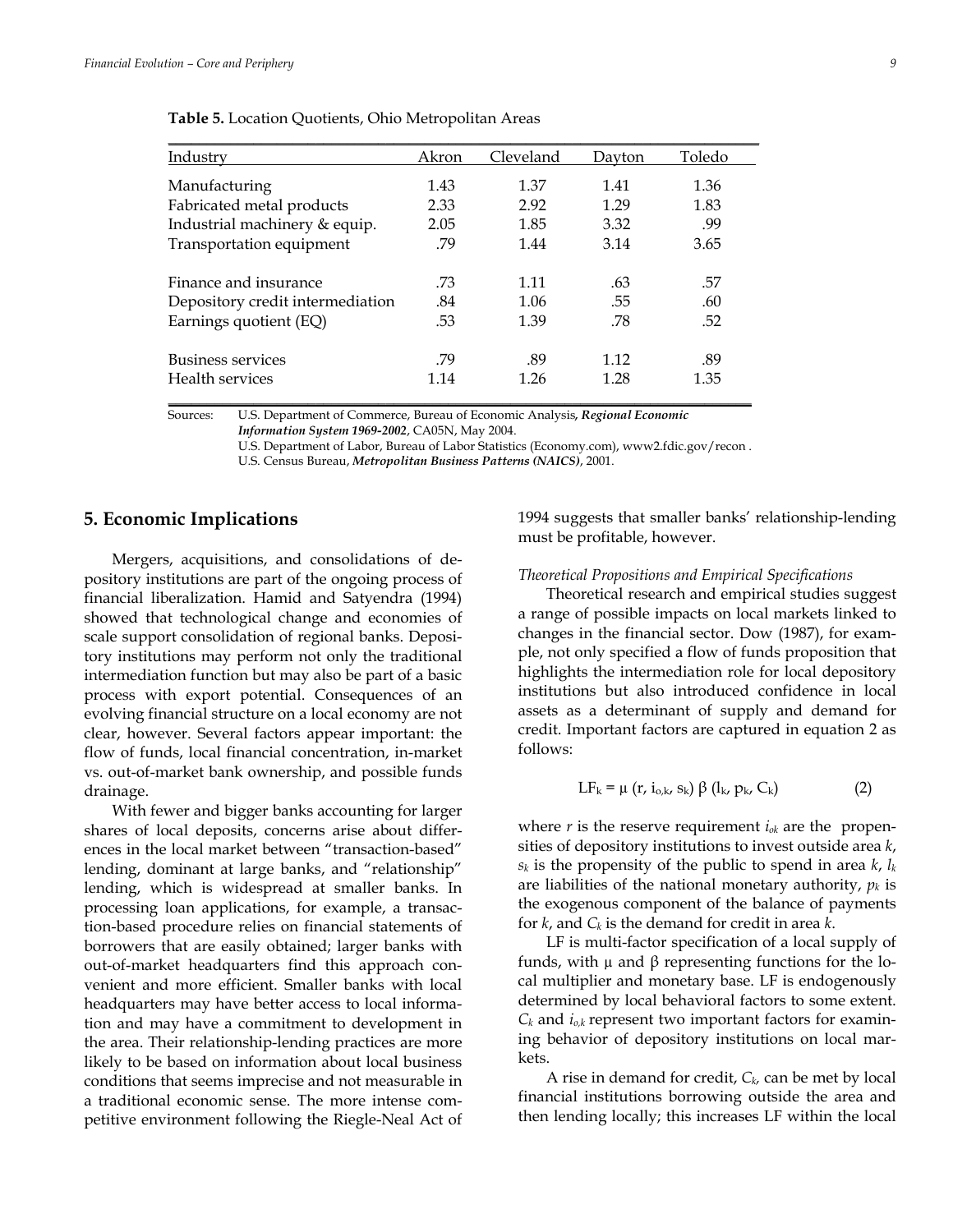market. If financial institutions lend outside the local area, then LF decline as *io* increases. A change in *io* depends, however, on behavior of management in depository institutions. Expectations of higher returns outside an area, for example, lead to an increase io and a drop in LF inside the local market. Post-1994 banking liberalization, followed by a more competitive situation, expands the spatial search for higher rates of return and potentially increases i<sub>o</sub>.

 Total deposits (TD), therefore, can be used to satisfy local credit demand  $(C_k)$  or for investment outside a local market (*Io*). Private, profit-seeking financial institutions, with multi-area, multi-state affiliates search for the highest returns. In a spatially liberalized environment, funds are more likely to move out of local markets to locations with higher returns. For peripheral areas, the propensity to invest outside may be higher because the commitment to the local economy may be lower than in the core area where headquarters are located and where key management decisions are made. Funds drainage may actually be optimal for financial institutions with large spatially dispersed branch networks, but it is certainly not optimal from a local-market perspective, especially where belowaverage rates of return exist. This, of course, was not a major problem in the geographically restricted environment before liberalization.

 Measuring important factors is far from straightforward, however. The theoretical concept of propensity to invest outside an area (*io*) cannot be measured directly. It represents expectations as well as private financial business decisions. The nature of the process underlying such decisions is nebulous at best in the rapidly evolving financial industry.

 A local loan-to-deposit ratio in area *k*, specified in equation 3 captures some effects.

$$
LN_{k}/TD_{k} = LN_{k}/(C_{k} + I_{o,k}) = C_{k}/(C_{k} + I_{o,k})
$$
 (3)

 A lower loan-to-deposit ratio in area k, for example, represents a crude proxy for relatively lower confidence in the local market and for more investment of local funds outside the area (*Io*). Unfortunately, consolidation of financial institutions and their balance sheets after 1997, according to provisions of the Riegle-Neal Act of 1994, removed the geographic designation from loan data reported on the asset side of balance sheets in the Report of Conditions, i.e., bank call reports, filed by depository institutions. Consolidated reports come from headquarters now. They include assets and liabilities for the entire institution. A bank's branches in metropolitan areas are not required to report publicly loan data with specific geographic designations. The loss of geographic specification is a

paradox for regional analysis identified by Kozlowski (1999): less financial information is available for local market areas in the information age. This is a direct consequence of the Riegle-Neal Interstate Branching and Banking Efficiency Act of 1994 which resulted in more competition and lower costs in the industry nationwide, but less information about specific market areas.

 Although it is difficult to measure impacts of the evolving financial structure directly, Collender and Shaffer (2001) investigated the phenomenon of banking concentration in metropolitan areas throughout the U.S. They specified a variety of structural features in equation 4 that affect growth of local income.

 $gY_{0,T} = \alpha + \beta_1 NIB_0 + \beta_2 NXB_0 + \beta_3 XTB_0 + \beta_4 DIB_{T,0} +$  $β_5DXB_{T,0} + β_6DDEF_{T,0} + γ_1DCP_0 + γ_2LEDU_0 +$  $γ<sub>3</sub>LPOP<sub>0</sub> + γ<sub>4</sub>LRPCI<sub>0</sub> + γ5HHI<sub>0</sub> + ε$  (4)

where,  $gY_{0,T}$  is the geometric mean of annual growth rates of real per capital income from the initial time 0 to the end of the period  $T$ ,  $NIB_0$  is the number of offices of banks headquartered in the market at the start of the sample period,  $NXB_0$  is the number of local branches of banks headquartered outside the market at the start of the sample period,  $XTB<sub>0</sub>$  is the ratio of the out-of-market to in-market owned bank offices at the start of the sample period,  $DIB_{T,0}$  is the ratio of the number of in-market owned bank offices at 0 to the number at *T*,  $DXB_{T,0}$  is the ratio of the number of outof-market owned bank offices at 0 to the number at *T*,  $\text{DDEF}_{T,0}$  is the change in share of local deposits accounted for by out-of-market owned banks from time 0 to *T*, *LEDU*<sup> $0$ </sup> is the logarithm of the percentage of total adult population having at least 4 years of college (a proxy for the quality of human capital),  $LPOP<sub>0</sub>$  is the logarithm of the population in the local market,  $LRPCPI<sub>0</sub>$  is the logarithm of real per capita personal income in the local market, and  $HHI_0$  is the Herfindahl-Hirschman Index of deposits in the local market.

 The regression statistics outlined in Table 6 show greater significance for 1984 to 1996 than for the earlier years of 1973 to 1984. The empirical results reject the hypothesis that long-run growth of real per capita income is independent of local banking structure, a conclusion consistent with the theoretical consensus in regional finance. Moreover, market concentration for total deposits, captured by HHI, had a significantly positive association with growth of real per capita income during the 1984-1996 period. Out-of-market bank mergers and/or acquisitions, therefore, do not necessarily impede economic growth in urban markets.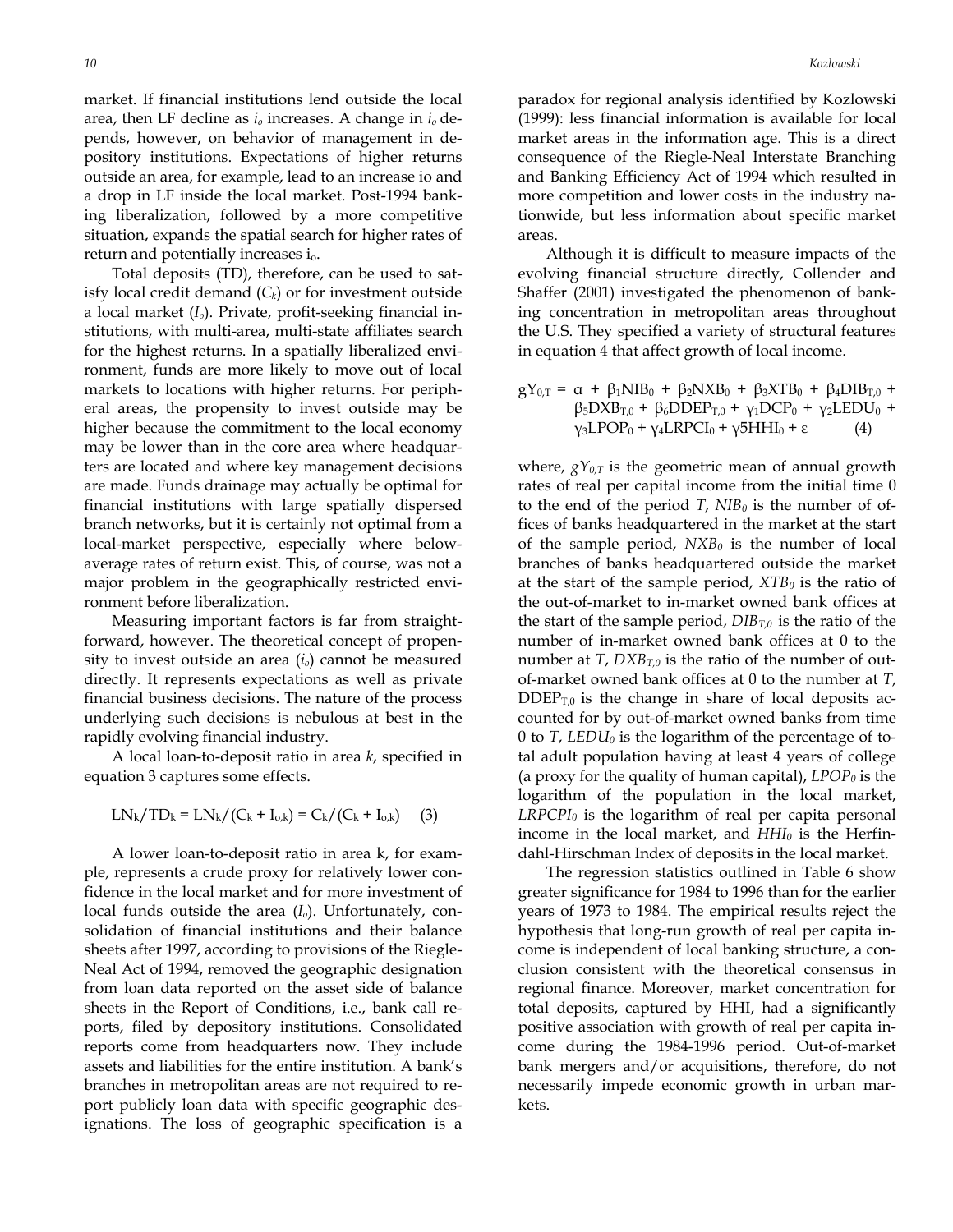| Time period             | 1973-1984    | 1984-1996    |
|-------------------------|--------------|--------------|
| Observations            | 260          | 264          |
| Adjusted R <sup>2</sup> | .3107        | .3058        |
| Intercept               | $.0514*$     | $.0442*$     |
| NIB                     | $-1.56E-6$   | $4.21E-6*$   |
| <b>NXB</b>              | 8.36E-6      | $-9.58E - 6$ |
| <b>XTB</b>              | $-.0037$     | $-.0044**$   |
| <b>DDEP</b>             | $.0056**$    | $.0028***$   |
| DIB                     | $-6.1E - 5*$ | 1.11E-5      |
| <b>DXB</b>              | 4.53E-7      | $-4.27E-6*$  |
| <b>LPOP</b>             | $.0017*$     | $.0011**$    |
| LEDU                    | $.0088*$     | $.0032**$    |
| <b>LRPCI</b>            | $-.0187*$    | $-.0150*$    |
| DPC                     | $.0014**$    | $.0004**$    |
| HHI                     | $-.0112*$    | $.0133*$     |

**Table 6.** Collender/Schaffer Long-run Metropolitan Growth Model

Two-tailed significance levels: \*.01, \*\*.05, \*\*\*.10. Source: Collender and Shaffer (2001), Table 3, 2001, p. 240

Other specific findings for metropolitan areas include:

- 1. The change in the ratio of bank offices ownedin-market is not significant for 1984-1996.
- 2. The change in the ratio of bank offices owned out-of-market has a negative and statistically significant effect for 1984-1996.
- 3. The share of deposits controlled by out-ofmarket owned banks has a statistically significant negative effect for 1984-1996.
- 4. The combined effect of bank offices owned inmarket vs. out-of-market shows a decrease in growth of real per capita income associated with out-of-market owned bank offices in MSAs. The quantitative impact is small, however.

 Theoretical deductions and empirical tests suggest that increased concentration, measured since 1994 in Ohio's urban markets (Table 4), does not necessarily indicate adverse economic consequences. A greater share of out-of-market bank offices does seem to increase the potential for negative effects, however. Such consequences would be more significant if the propensity to invest outside the local area  $(i_0)$  actually rose. The probability of such negative effects appears to have risen for all peripheral areas, suggesting that funds drainage may occur as depository institutions search for higher returns. Compliance with federal regulations limits that effect, however.

#### *Legal Compliance*

 Funds drainage is addressed indirectly through compliance with laws governing banking. The Community Reinvestment Act (CRA) of 1977 is important in this respect. Congress enacted the CRA to encourage federally insured banks and thrift institutions to address the credit needs within their communities, including low- and moderate-income residents. The CRA requires individual FDIC-regulated banks and savings associations to undergo CRA compliance examinations and performance evaluations. They receive ratings that are public information.

Sections 2901 and 2903 highlight important provisions of the CRA.

#### *Sec. 2901.*

#### *Congressional findings and statement of purpose.*

*The Congress finds that - (1) regulated financial institutions are required by law to demonstrate that their deposit facilities serve the convenience and needs of the communities in which they are chartered to do business; (2) the convenience and needs of communities include the need for credit services as well as deposit services; and (3) regulated financial institutions have continuing and affirmative obligation to help meet the credit needs of the local communities in which they are chartered. (b) It is the purpose of this chapter to require each appropriate Federal financial supervisory agency to use its authority when examining financial institutions, to encourage such institutions to help meet the credit needs of the local communities in which they are chartered consistent with the safe and sound operation of such institutions.* 

#### *Sec. 2903.*

#### *Financial institutions; evaluation*

*In general. In connection with its examination of a financial institution, the appropriate Federal financial supervisory agency shall - (1) assess the institution's record of meeting the credit needs of its entire community, including low- and moderate-income neighborhoods, consistent with the safe and sound operation of such institution; and (2) take such record into account in its evaluation of an application for a deposit facility by such institution. (b) Majorityowned institutions In assessing and taking into account, under subsection (a) of this section, the record of a nonminority-owned and nonwomen-owned financial institution, the appropriate Federal financial supervisory agency may consider as a factor capital investment, loan participation, and other ventures undertaken by the institution in cooperation with*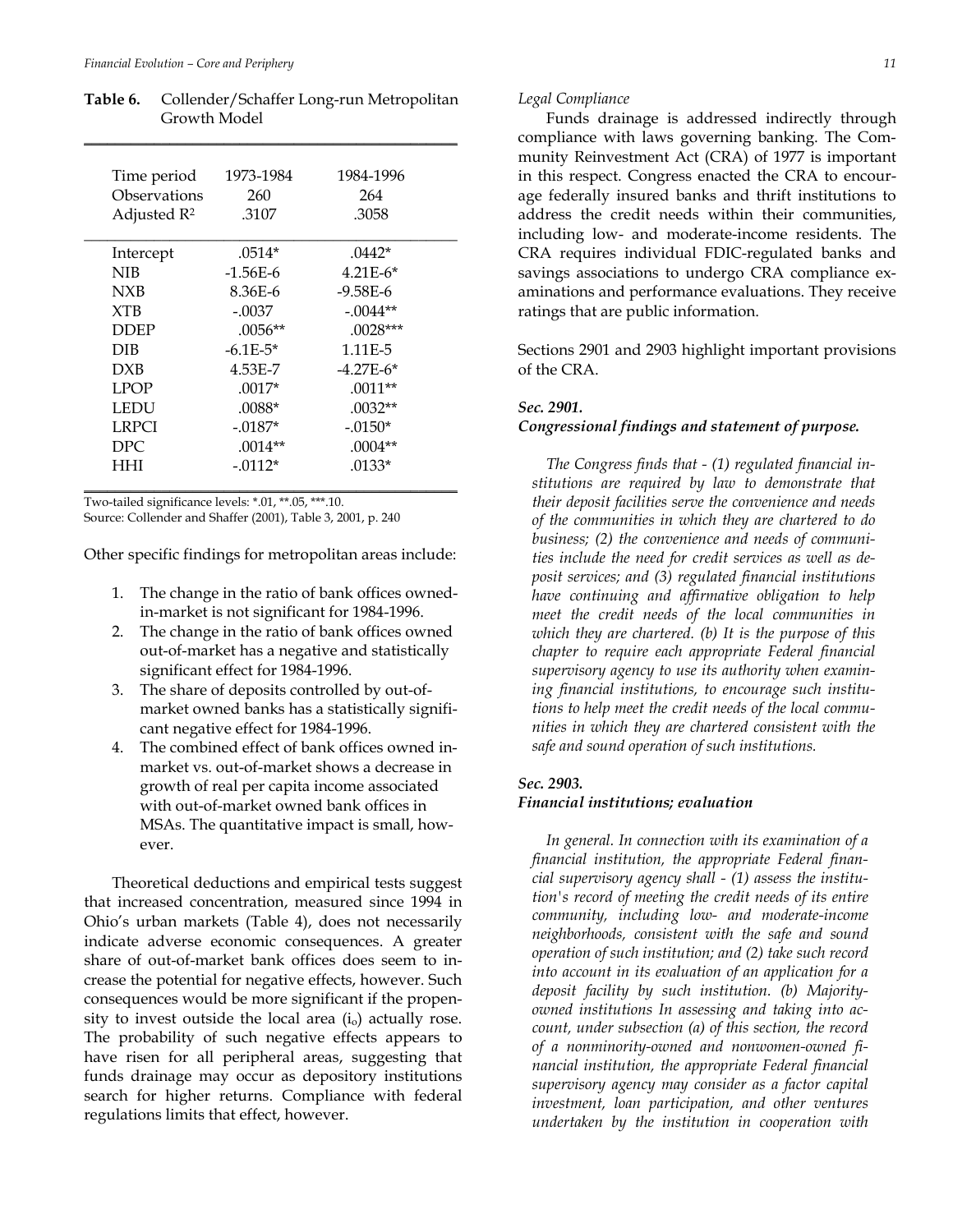*minority- and women-owned financial institutions and low-income credit unions provided that these activities help meet the credit needs of local communities in which such institutions and credit unions are chartered.* 

 The Gramm-Leach-Bliley Financial Services Modernization Act of 1999 also requires public disclosure of bank-community CRA-related agreements. It does grant some regulatory relief to small depository institutions by reducing the frequency of CRA examinations if a bank received outstanding or satisfactory ratings in previous examinations. In short, the Gramm-Leach-Bliley Act strengthened the CRA in the new, more competitive, less spatially restricted financial environment.

 From a regional perspective, federal law addresses the issue of a rise in  $i_0$  to some extent by limiting funds drainage through regulations that specify clearly that depository institutions must serve the communities in which they take deposits. Section 109 of the Riegle-Neal Act prohibits operation of deposit-production offices by out-of-state banks; this is a direct reference to the issue of funds drainage from communities. The Gramm-Leach-Bliley Act of 1999 requires public disclosure. It is also important to note that depository institutions are regulated private business and that, while the Riegle-Neal and Gramm-Leach-Bliley Acts represent further moves toward de-regulation in the industry, the laws do recognize and strengthen the principles of serving communities contained in the original Community Reinvestment Act of 1977.

 The CRA requires appropriate supervisory agencies of depository institutions to assess institutions' performance for CRA compliance. The Federal Financial Institutions Examination Council points out that a financial institution's performance in helping to meet credit needs of its community is evaluated through information about the institution: its capacity, constraints and business strategies, its community, demographic and economic data, lending, investment, and service opportunities, and its competitors and peers (FFIEC 2002). Four ratings are used and reported after examinations: outstanding, satisfactory, needs to improve, and substantial noncompliance. The FFIEC also indicates that for an interstate bank, federal bank supervisory agencies are required by law to evaluate an institution's CRA performance in each state and metropolitan areas in which it has branches in addition to providing an overall rating for the bank's performance. A bank's performance in these areas is appropriately weighted to determine its final CRA rating.

 CRA ratings for major depository institutions in the medium-size Toledo MSA are shown in Table 7.

The six institutions have headquarters in other locations but accounted for 74 percent of total deposits in the local market. There were no unsatisfactory CRA ratings for this group from 1990 to 2000. Three institutions: Keybank, National City Bank, and Standard Federal Bank, received outstanding ratings at each examination. In short, out-of-market owned bank branches were meeting the credit needs of the community according to provisions contained in the CRA. Within this medium-size peripheral area, therefore, the intermediation function of depository institutions was measured as more than adequate. Therefore, while the probability of funds drainage may have risen for all peripheral areas, there is no direct evidence suggesting that has occurred in Ohio's metropolitan areas.

#### **6. Findings and Conclusions**

 From a spatial perspective, the Cleveland metropolitan area possesses financial characteristics that more closely match those of the high-end benchmark financial-core of Charlotte, North Carolina than those of medium-size MSAs within the state. The results from measurements in Ohio show that peripheral areas have location quotients for employment and earnings that were considerably below one. That reflects the lack of depth in financial activities in such areas.

 In addition, measures of banking concentration rose in peripheral areas as liberalization after the Riegle-Neal Act of 1994 led to greater dominance by large institutions with headquarters elsewhere. This suggests that business development in peripheral areas is less likely to occur in the financial sector because such areas do not seem to possess a comparative advantage for enhancing depth and breadth of financial activities. Intense competition in the rapidly evolving financial environment contributes to consolidation of depository institutions which seems to enhance business development prospects in financial-core areas.

 The results also show that medium-size peripheral MSAs are a mixture of large depository institutions and smaller community banks. That is not unusual, but out-of-market ownership adds a behavioral impact: larger institutions operate retail outlets (branches) in local market areas while major decisions occur outside the area. Although a large financial retailing function may be more efficient nationwide, it does affect employment and income in peripheral areas. Within Ohio, the low location quotients for the medium-size MSAs compared to the financial-core area of Cleveland highlight those effects.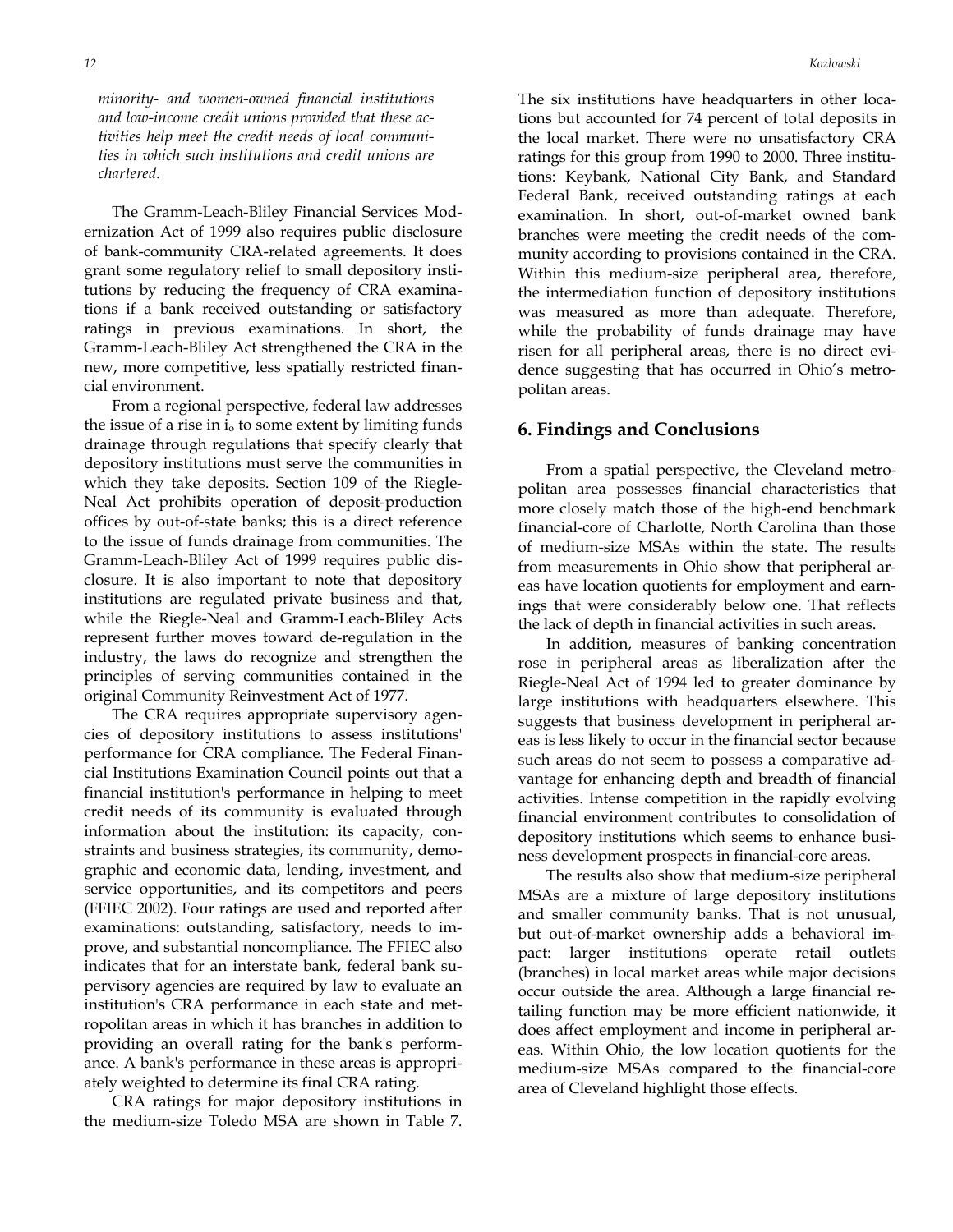| <b>Table 7.</b> Bank Ratings under the Community Reinvestment Act |  |  |
|-------------------------------------------------------------------|--|--|
|-------------------------------------------------------------------|--|--|

| Institution                                   | Headquarters | Exam Year | Rating       |
|-----------------------------------------------|--------------|-----------|--------------|
|                                               |              |           |              |
| Fifth Third Bank                              | Cincinnati   | 2001      | Satisfactory |
| <sup>a</sup> Fifth Third Bank of Northwestern |              |           |              |
| Ohio, NA                                      | Toledo       | 1998      | Satisfactory |
|                                               |              | 1996      | Satisfactory |
|                                               |              | 1993      | Satisfactory |
|                                               |              | 1991      | Satisfactory |
| Keybank National Association                  | Cleveland    | 1999      | Outstanding  |
|                                               |              | 1996      | Outstanding  |
| <sup>b</sup> Society National Bank            |              | 1994      | Outstanding  |
|                                               |              | 1990      | Outstanding  |
| Charter One Bank, F.S.B.                      | Cleveland    | 1998      | Satisfactory |
|                                               |              | 1995      | Satisfactory |
|                                               |              | 1993      | Satisfactory |
|                                               |              | 1991      | Satisfactory |
| Huntington National Bank                      | Columbus     | 1999      | Satisfactory |
|                                               |              | 1996      | Satisfactory |
|                                               |              | 1994      | Satisfactory |
| National City Bank                            | Cleveland    | 2000      | Outstanding  |
| <sup>c</sup> National City Bank Northwest     | Toledo       | 1996      | Outstanding  |
|                                               | Toledo       | 1993      | Outstanding  |
| <b>Standard Federal Bank</b>                  | Troy, MI     | 1998      | Outstanding  |
|                                               |              | 1995      | Outstanding  |
|                                               |              | 1993      | Outstanding  |
|                                               |              | 1991      | Outstanding  |

a. Now an affiliate of Fifth Third Bank with headquarters in Cincinnati.

b. Acquired by Keybank NA.

c. Now an affiliate of National City Bank Ohio with headquarters in Cleveland

Source: Federal Financial Institutions Examination Council, *INTERAGENCY CRA RATINGS*.

 Although the peripheral areas examined lacked a comparative advantage for developing financial services in a traditional export-base sense, there was no explicit evidence of funds drainage from peripheral areas. Compliance with the Community Reinvestment Act of 1977 requires sensitivity to local credit demands by all depository institutions. CRA ratings revealed that large out-of-market institutions had good records in serving the credit demands of peripheral areas. Out-of-market, large depository institutions appear to serve peripheral areas with a traditional intermediation function. Loans through retail outlets of institutions with out-of-market headquarters are not restricted by local deposits, however; funds can flow through a transaction-lending process to borrowers at

locations where returns are highest. Medium-size peripheral areas are certainly not excluded from that flow of funds. Moreover, federal law and compliance with regulations require depository institutions to continue to perform that function.

 A key issue for future economic development is the role of the financial sector as a basic activity in addition to its traditional intermediation function. The results from the intra-state examination in Ohio suggest that medium-size peripheral areas do not appear to be well-positioned to take advantage that phenomenon. The spatial implication is that financial evolution appears to favor further development in larger financial-core areas.